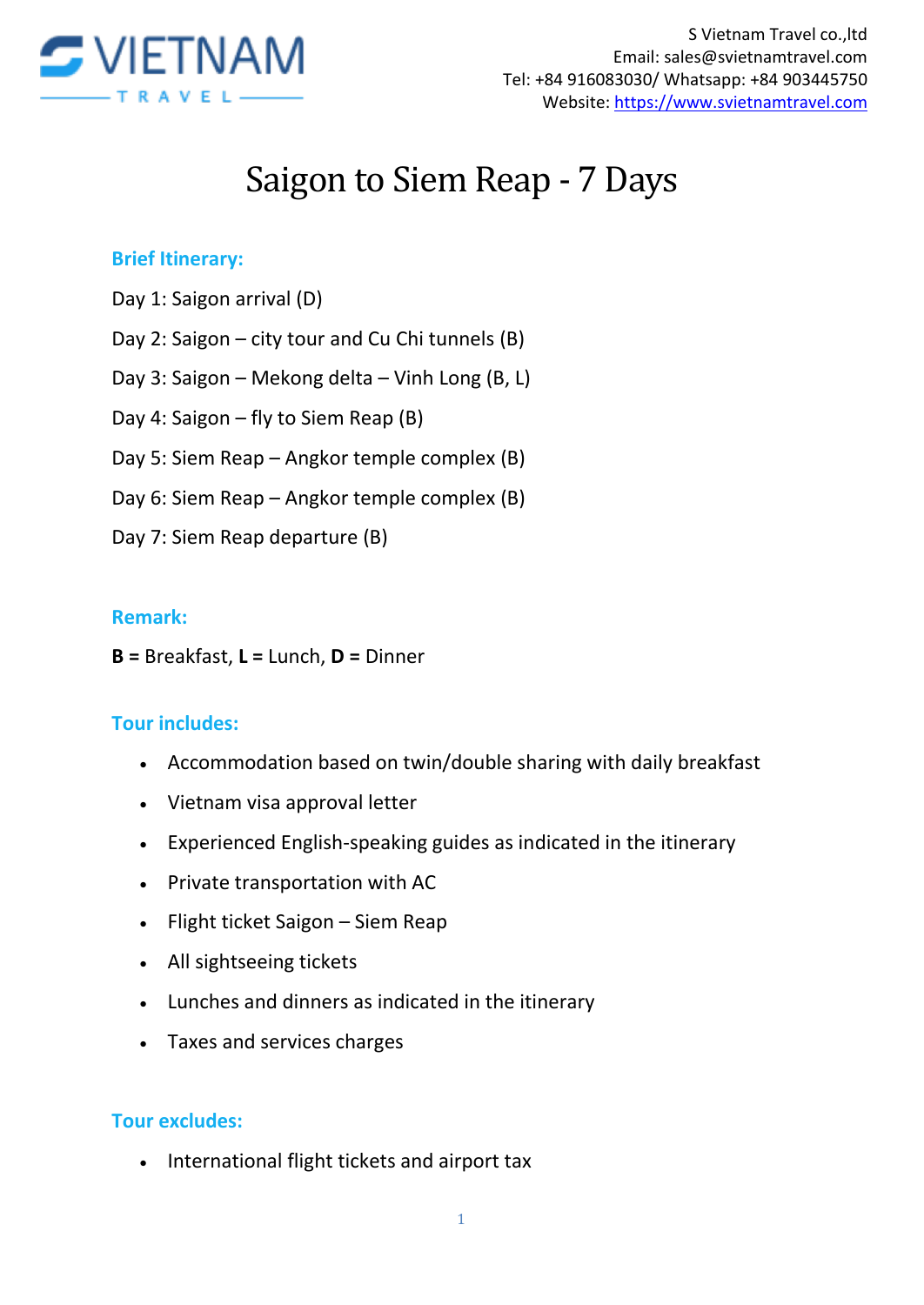

- Visa stamping fee
- Early check in and late check out
- Drinks, gratuities and personal expenses
- Insurance

## **Detail itinerary:**

## *Day 1: Saigon arrival (D)*

Welcome to Saigon – today's Ho Chi Minh city – the country's commercial centre. The city never sleeps with over nine million inhabitants and five million motorbikes. The drive and tour guide will pick you up and then transfer to city centre. You have free time after flight and then enjoy welcome dinner at the local restaurant.

# *Day 2: Saigon city tour and Cu Chi tunnels (B)*

This morning, you will visit the famous Cu Chi tunnels, an incredible underground tunnel network constructed by Vietnamese resistance fighters during the long struggle for independence.

The network included innumerable trap doors, specially constructed living areas, storage facilities, weapons factories, field hospitals, command centers and kitchens.

Back to Saigon for half day city tour, including The Reunification Palace, Notre Dame Cathedral and Old Post Office, Remnant War Museum and Ben Thanh market.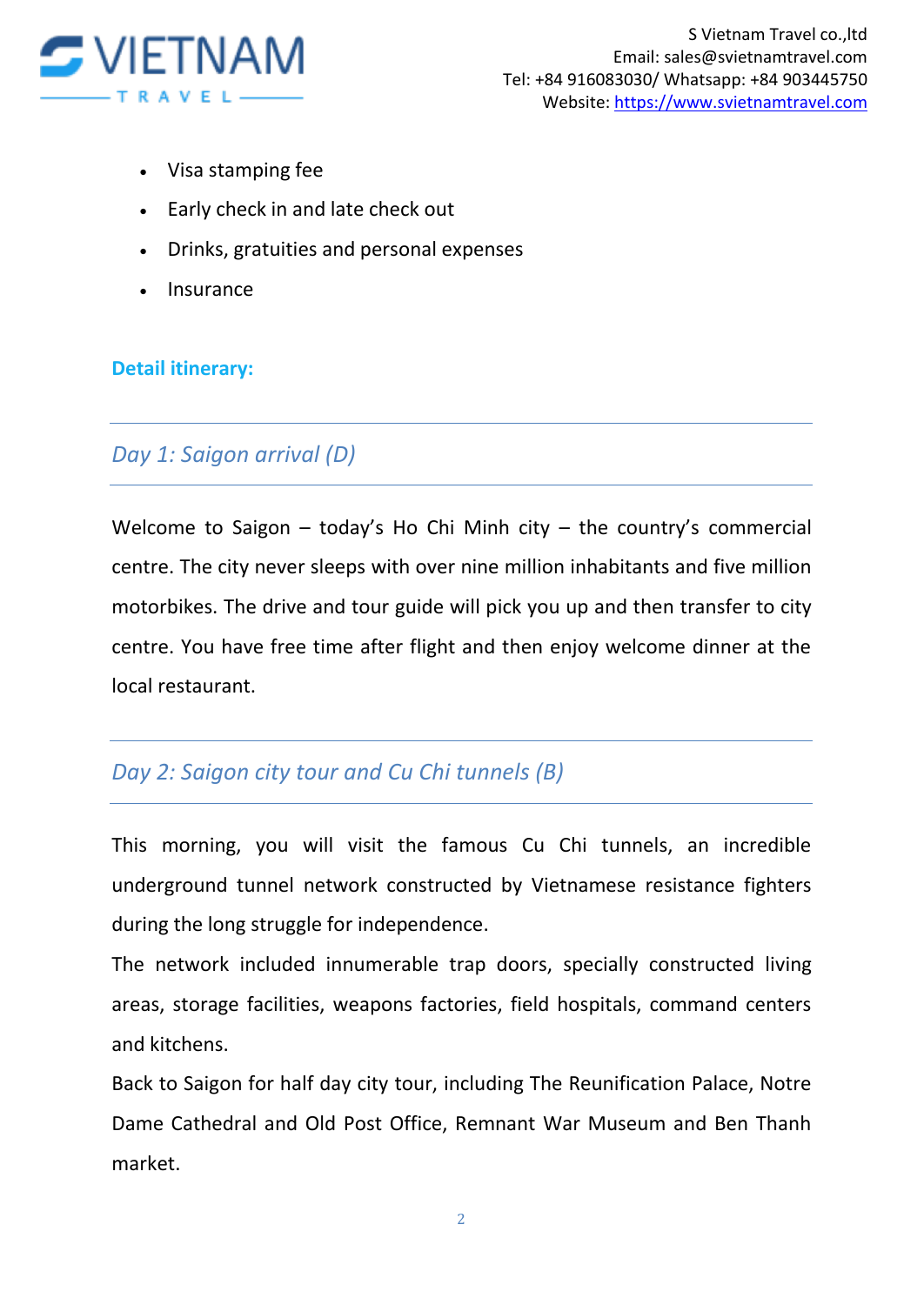

## *Day 3: Saigon – Mekong delta – Saigon (B, L)*

Today, you will discover Mekong delta and visit the colorful floating market – Cai Be. Leave bustling Saigon for the 3 hour drive to the delta town of Cai Be. On arrival, board your boat for cruise in the Delta's waterways.

Start your journey by passing by Cai Be's floating market, cruising among local barges with full of fruits and vegetables… The cruise will then bring you to some local home factories to discover traditional rice paste making, rice pop corn, coco candies…

After a delicious lunch at the local ancient house, you will have chance admire the scenery and the daily life of the local villagers by rowboat passing through small sampan. Stops on the way can be made upon request for particular visits or photos marking. The excursion will end at around 3.00 pm. You will return to Saigon in the later afternoon.

# *Day 4: Saigon – fly to Siem Reap (B, D)*

Today you will catch flight to Siem Reap - the home to the Temples of Angkor, claimed as the most remarkable and impressive sights in all of Asia. Pick up from the airport and transfer the city centre. After a short break, drive to Choueng Kneas village, where you will take the boat to visit the way of life Cambodian poor people along with schools, restaurants, hospitals and much more floating on the great lake of Tonle Sap. Enjoy dinner with Apsara dancing show at the local restaurant.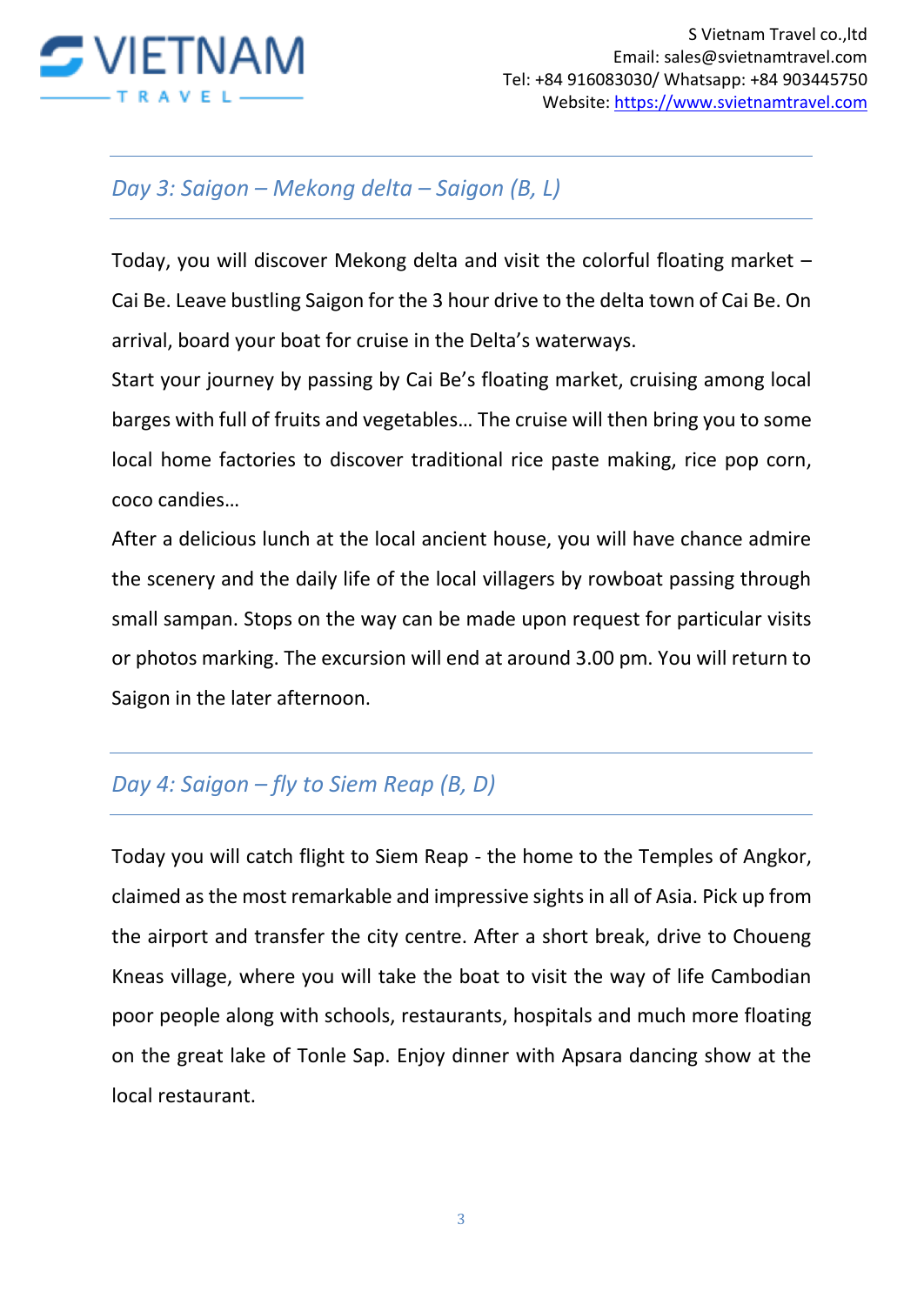

## *Day 5: Siem Reap – Angkor temple complex (B)*

Today, you will drive on a new paved road to visit the intricately carved and well preserved temple of Banteay Srei. Along the way you make stopover at the Preah Dark village and the Banteay Samre Temple adorned with impressive relief's depicting scenes of Vishunu as well as Krishna legends. Afternoon, you explore the jungle covered temple of Ta Prohm is an incredible sight. There are enormous fig trees and gigantic creepers which embrace themselves in the stone foundations of the structure giving the impression of man's creation being reclaimed by the powerful forces of nature. You also explore the grand circuit with Preah Khan, Kravan, Neak Pean, Krol Ko, Ta Som, East Mebon and Pre Rup Temples where you will view the sunset for the end of the day.

## *Day 6: Siem Reap – Angkor temple complex (B)*

An early bird special: Transfer to Angkor for sunrise earlier in the morning. Return for breakfast at the hotel then continue your visit to the wondrous ancient ruins with the South Gate of Angkor Thom. It is famous for its series of colossal human faces carved in stone, the impressive Bayon Temple, the Royal Enclosure, Phimeanakas, the Elephant Terrace, the Terrace of the Leper King and the largest as well as the most complete temple of Angkor Wat. This architectural masterpiece was constructed in the 12th century and covers an area of about 210 hectares. You stroll around this massive edifice, seeing the many galleries with columns, libraries, pavilions, courtyards and ponds full of water reflecting the towering temple. Early evening, you will be taken by Tuk